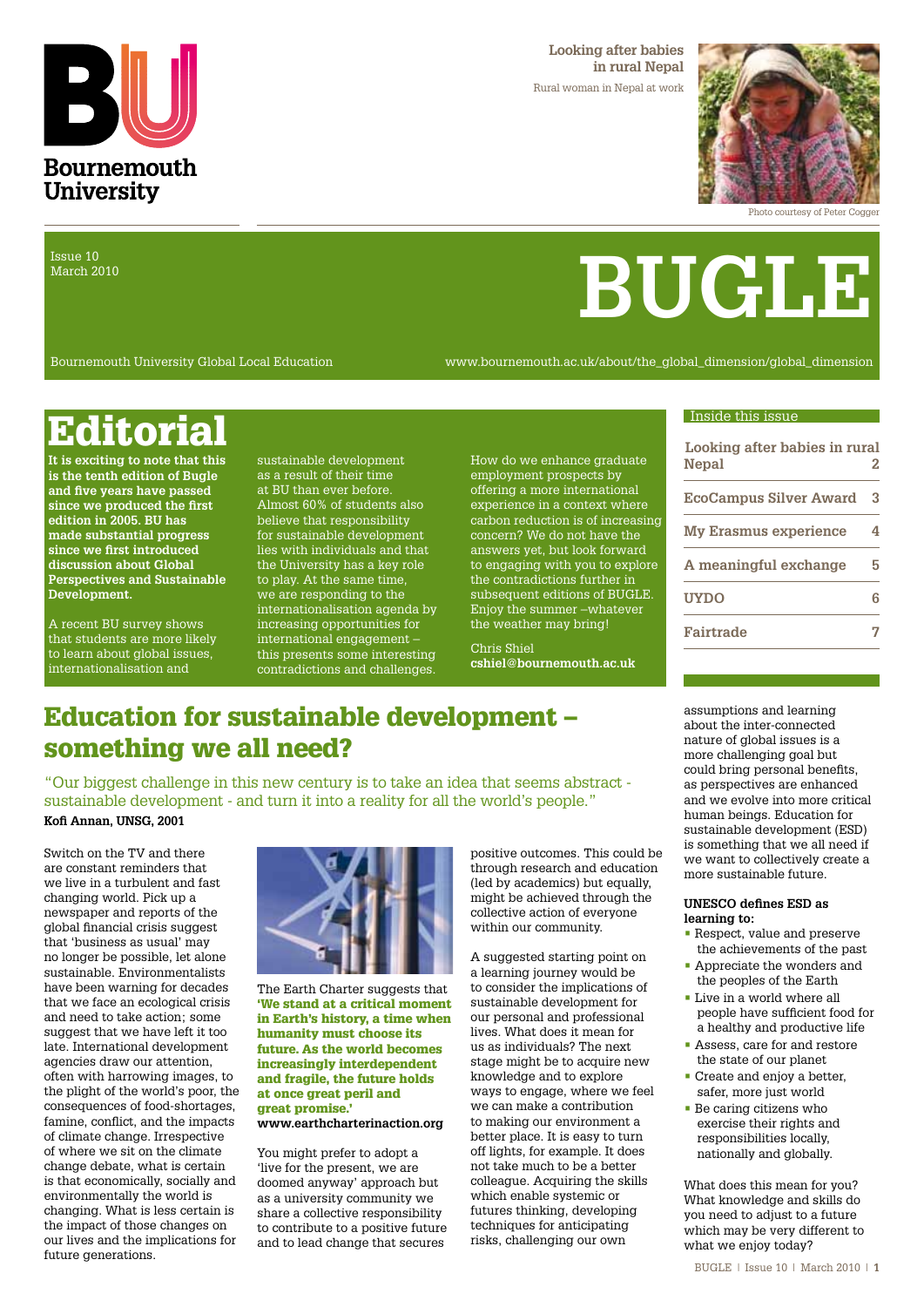

Photo courtesy of Peter Cogger

**Looking after babies in rural Nepal** A young mum with her baby in Nepal

### Project start-up visit - Academics from the School of Design, Engineering & Computing meet in Kenya with project partner from Jomo Kenyatta University of Agriculture and Technology

Dr John Kanyaru, Lecturer, Software Engineering and Dr Reza Sahandi, Associate Dean, Academic Development and Resources, from the School of Design, Engineering & Computing made their first visit to the Institute of Computer Science and Information Technology (ICSIT) at Jomo Kenyatta University of Agriculture and Technology (JKUAT) in Kenya.

The purpose of the visit was to start up a funded project to help improve the expertise and career prospects of Kenyan students under the Education Partnership Africa (EPA) scheme, thanks to a grant of nearly £60,000 from the British Council. The funding has created an opportunity for partnership between BU and JKUAT.

This two-year project aims to enhance undergraduate students' experience in software engineering by reviewing the curriculum, as well as increasing the practical aspects and workshops to improve the prospects of graduate employment.

Two members of the academic staff from ICSIT visited the School of Design, Engineering & Computing in February 2010 as part of this project. The School looks forward to developing the partnership.



**From left:** Dr. Waweru Mwangi (Director, ICSIT, JKUAT), Dr. Reza Sahandi (DEC), Dr. John Mathenge Kanyaru (DEC)

## Looking after babies in rural Nepal

BU is involved in a research project in Nepal aimed at improving the uptake of antenatal and postnatal care in rural areas of Katmandhu Valley. Professor Edwin van Teijlingen from the School of Health & Social Care is collaborating with the University of Aberdeen and London-based Buddhist charity Green Tara Trust.



Land-locked Nepal is one of the poorest countries in the world, and currently only around one in five women gives birth with a skilled attendant present. Even though the maternal mortality rate is slowly falling, over 200 women still die out of every 100,000 births.

Professor Van Teijlingen and the team's work is based on the principles of sustainability and low cost. It includes setting up and supporting women's groups, making safe delivery kits available and encouraging pregnant women to attend at least four antenatal visits, as recommended by the World Health Organisation. It also offers training to health workers and basic equipment to remote health posts.

One specific intervention consists of giving women baby blankets to wrap up the newborn to prevent hyperthemia. The blankets are given along with a health promotion message that explains why women should not wash the baby immediately after birth (as this reduces the baby's temperature). The blankets are bought from local markets by project staff, thus aiding the local economy, and distributed to women in late pregnancy.

The research involves a before-and-after study of the intervention to establish its effectiveness, which will improve the public health evidence-base in Nepal.

Edwin van Teijlingen, Professor of Maternal Health Research, Centre for Midwifery, Maternal & Perinatal Health, is also visiting Professor at Manmohan Memorial Institute of Health Sciences, Purbanchal University, Nepal.

**vanteijlingen@bournemouth.ac.uk**

Photos courtesy of Peter Cogger

Postnatal visit by Green Tara staff **2** | BUGLE | Issue 10 | March 2010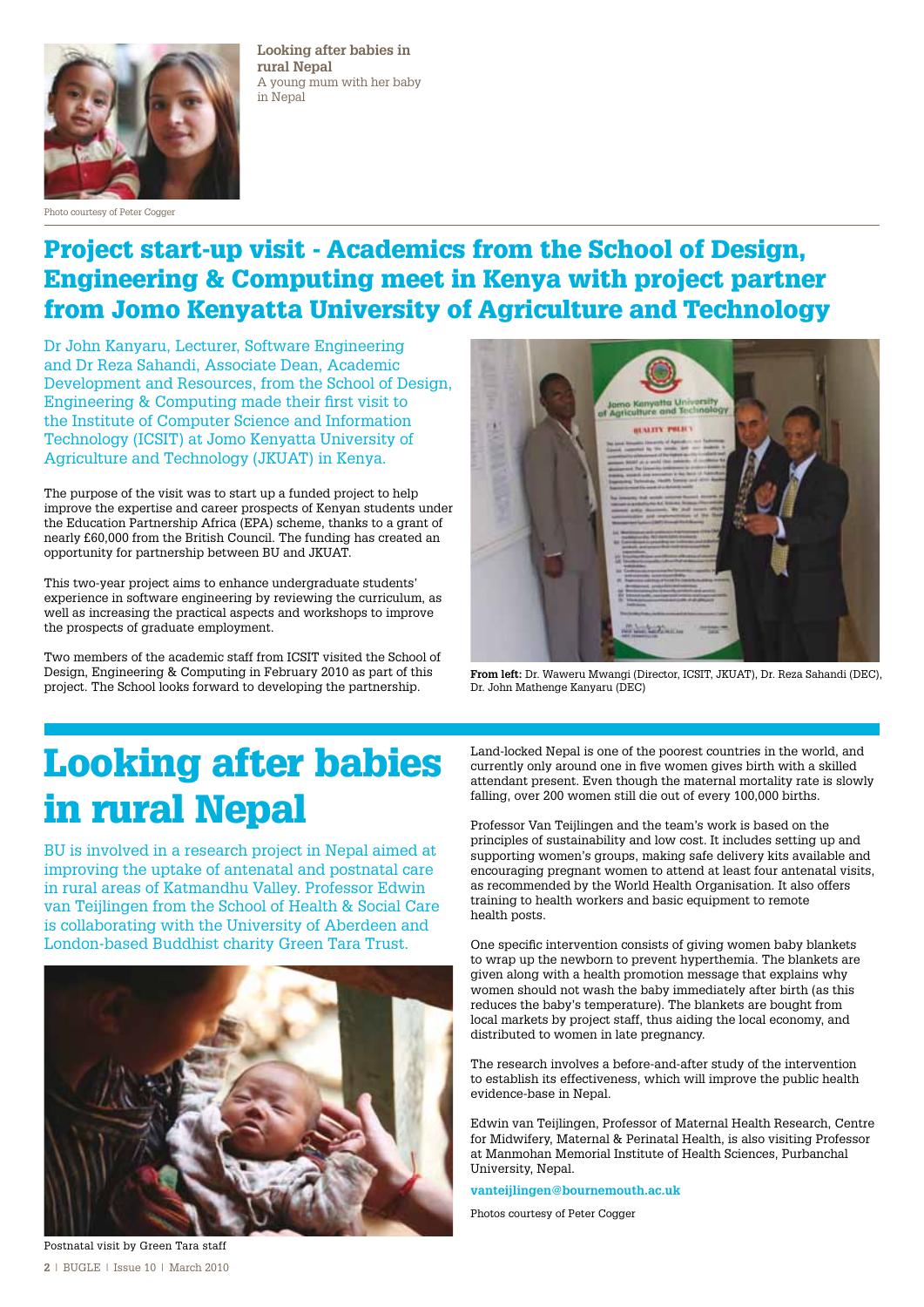## SUBU and CSR

Corporate Social Responsibility (CSR) is a form of business model, functioning as a built-in selfregulating mechanism in which businesses monitor and adhere to ethical standards and international norms; and actively promote public interest through community growth and eliminating harmful behaviours.

CSR activities are divided into four main areas – Community, Environment, Marketplace and Workplace. SUBU works actively in all four areas of CSR.

#### Community-based activities

SUBU builds on its interaction with local residents to deal with issues that affect them and to deliver an effective community-focused strategy. Through our work with the Winton community forum we have developed the 'I  $\Psi$  BH' campaign, looking at how students are seen in the local community and working to reduce the negative stigmas attached to being a student. After two years on the project and the development of a Community Officer on our executive committee, local residents are starting to see the benefits to the local economy of having a prosperous university on their doorstep.

#### Environment-based activities

SUBU works hard to reduce it's commercial and environmental impact through implementing policies and influencing behavioural change to encourage sustainable development. We now print union materials from posters to Nerve\* Magazine on 100% post-consumer waste products. We only buy clothing from companies that are either fairtrade registered or working towards fairtrade status. We have improved our infrastructure to reduce energy consumption and,

pending an audit, will be receiving a Silver status for the Sound Impact Awards in the coming weeks. We have also elected an Environmental Officer to the executive committee and have close ties to both local and national organisations working for sustainable development. The Old Firestation is also taking part in the 10:10 campaign, working towards reducing their energy consumption by 10% by 2010.

#### Marketplace-based activities

SUBU only deals with environmentally responsible suppliers. We take an active role in the University's Fairtrade steering group and sell fairtrade products in our commercial areas. We ensure that companies we deal with pay their employees well and make sure that they are working in above adequate working conditions whilst also employing environmentally sustainable policies.

#### Workplace-based activities

SUBU is committed to providing staff with professional and personal development, and spends thousands of pounds annually to provide staff with the training, customer service skills and innovation to effectively work as a business. A Learning & Development Manager is responsible for ensuring that every staff member reaches their full potential. We also work stringently on our health and safety regulations and encourage a healthy balance between work and play, often organising team bonding activities ranging from outdoor activities to BBQs and team drinks.

### **James Ricci**

Students' Union President

## EcoCampus Silver Award

Bournemouth University has successfully achieved the Silver EcoCampus Award for its environmental management system (EMS).

EcoCampus is a national award scheme which takes a phased approach to EMS implementation, with the fourth stage (platinum) equivalent to internationally recognised standard ISO 14001.

Following a comprehensive audit of documentation and practice on site, an EcoCampus auditor confirmed the standards required to pass the Silver Award had been reached.

Silver Award actions included developing procedures, compiling a full assessment of legal compliance, establishing a register of significant aspects and impacts, and developing objectives and targets and an environmental programme to address them.

Amanda Williams, Environment & Energy Manager, said: "This award demonstrates the University's ongoing commitment to manage and reduce its environmental impact. EcoCampus coherent strategy in all environmental aspects.

"We have developed targets for carbon management, water reduction, waste management and recycling, transport, construction and procurement and are working on other areas."

BU is the first university from a cohort of 12 that started the programme in November 2008 to have achieved the Silver Award.

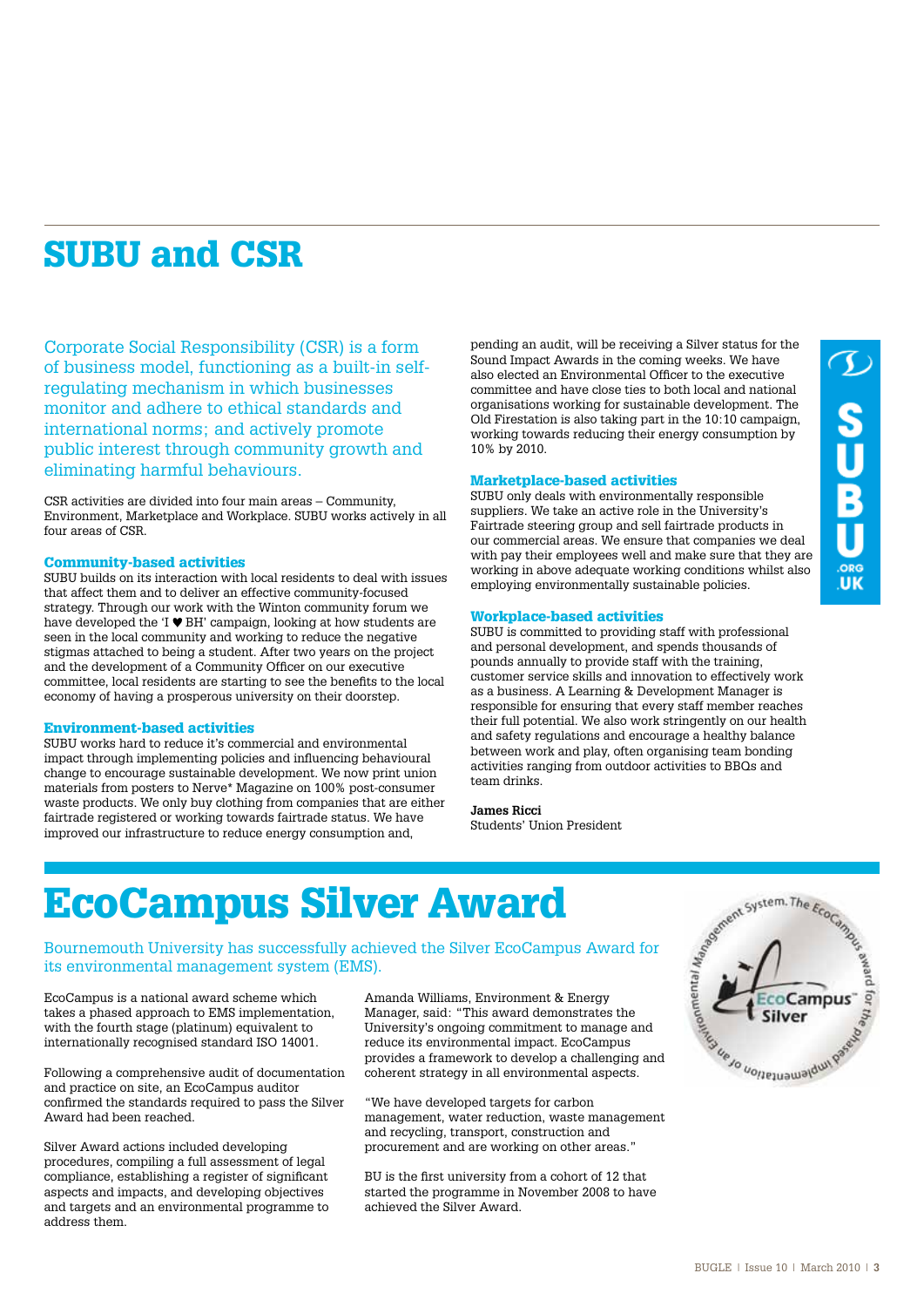

**Reflections and resolutions Stephanie in Sweden** 

# My Erasmus experience

During the 2009-10 placement year of his BA (Hons) Leisure Marketing degree, Chris Brown participated in the EU funded Erasmus mobility programme. Erasmus provides monthly grants to students to help support the additional cost of living abroad. This is money they don't have to pay back!

"For my placement year I am working at a company called Sport+Markt in Cologne, Germany. Working and living in Germany has enabled me to develop a greater insight into a different lifestyle and culture, unique to the German people. This increased awareness and appreciation of another culture has allowed me to look at things in a more balanced and objective way.

"If you are thinking about moving abroad for your placement year I would highly recommend living with native speakers. I have found this to be hugely beneficial in terms of learning the language of your host country and also it is a great way to meet new people and friends.

"I would advise prospective Erasmus students to make sure they can afford to live and work abroad before they make

their final decision. As Erasmus students you are entitled to funding which is coordinated through the University, providing you meet the EU's requirements for this. I have been fortunate in finding comparatively cheap accommodation because otherwise I would be experiencing financial difficulties. I am on a very modest wage and Cologne is quite an expensive area of Germany.

"Thorough research and preparation before you move is the best way to cope with this situation."

#### Interested?

Find out more about Erasmus for EU work placements online at **www.bournemouth.ac.uk/ study&workabroad** (Select study and work in Europe) or email studyabroad@ bournemouth.ac.uk



# resolutions Each year around 40 BU students participate in an

Erasmus-funded work placement in Europe. Jun Chan (Product Design with Daifuku Designs, Spain) and Stephanie Humphreys (Sports Development & Coaching Sciences with Gothenburg Figure Skating Club, Sweden) tell us about their experiences:

Reflections and

#### What are the best things about your placement?

Jun: Being directly involved in designing new and exciting products and learning the stuff they don't teach you at University!

**Stephanie:** The best thing about my placement is the people - they are so friendly and it is a really fun place to work.

#### What is the best thing about your host country?

**Jun:** I can't just name one thing - there's the city, the culture, lifestyle, people, food...

**Stephanie:** Sweden is great for experiencing another country and culture but still having the safety net of almost every person speaking English, so I have always felt safe and comfortable.

#### Any tips on job hunting?

**Jun:** Apply everywhere and anywhere! Don't get dejected if they say "No"; many companies don't even bother replying... try following up and if nothing, then move on.

**Stephanie:** I sent over 200 emails to various UK and overseas prospective placements. My tip would be to weigh up the placement options; if you get a paid placement somewhere is it what you want to gain experience in, or are you taking the placement because it is convenient/pays a good salary?

#### What are your resolutions for 2010?

**Jun:** Watch FC Barcelona play at least once before I leave, eat more Tapas and improve my Spanish!

**Stephanie:** Make the most of my time in Sweden, learn as much as I can to take with me in the future and use what I have learned on placement in my final year of studying.

#### Interested?

Find out more about Erasmus for EU work placements online at **www.bournemouth.ac.uk/study&workabroad**. (Select study and work in Europe) **Email:** studyabroad@bournemouth.ac.uk

**4** | BUGLE | Issue 10 | March 2010 Chris enjoying Köln, Germany.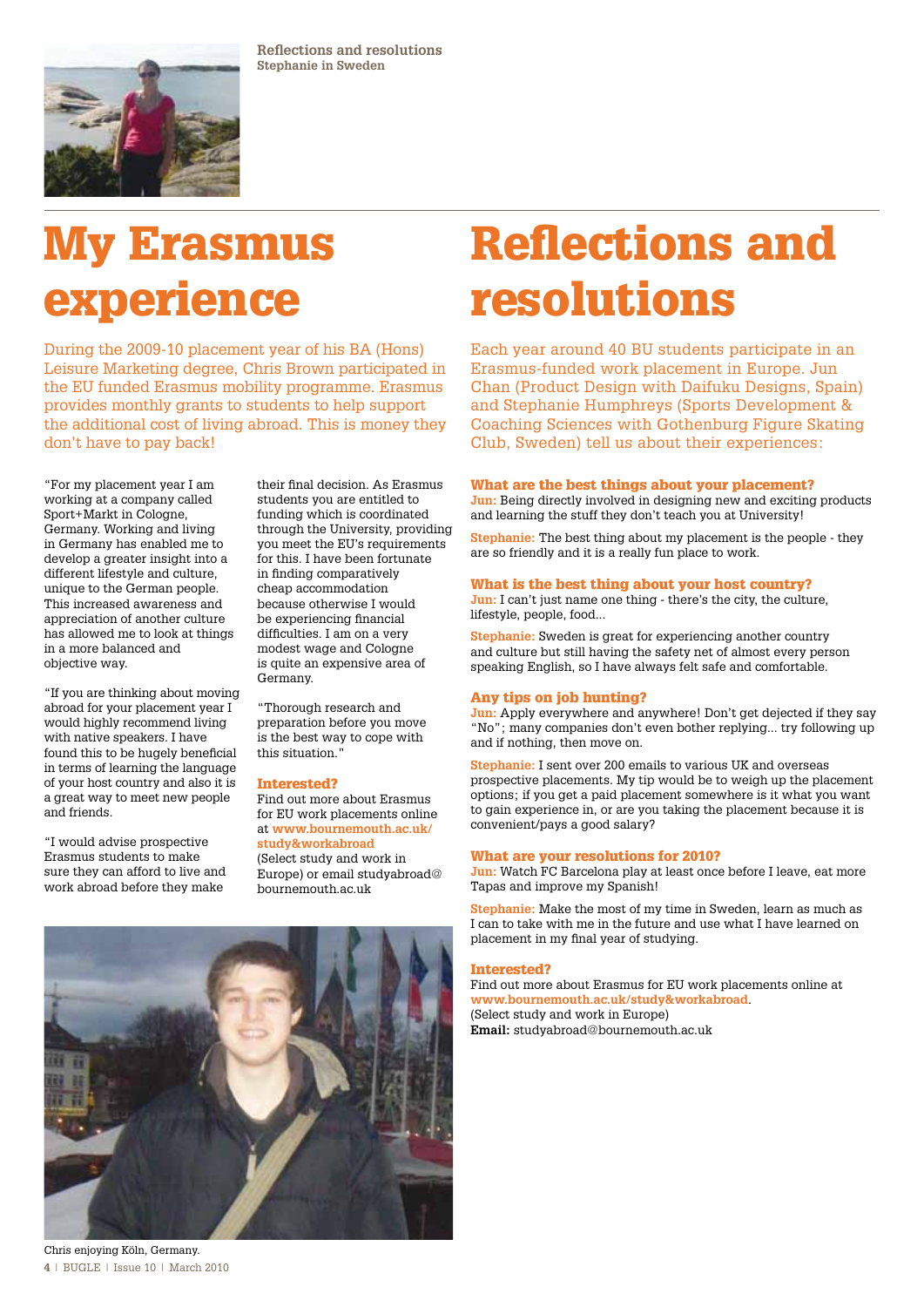#### **A meaningful exchange**

Stefanie enjoys one of the Centre's excursions for international students to the Purbecks.



## And the Award goes to…

The BU Overseas Travel Awards scheme encourages high achieving students to carry out a worthwhile international experience as part of their degree. The awards are divided into special categories to support international work placements, study visits, summer schools, research and volunteering projects. Students are invited to apply for funding during the autumn term and there are awards for both undergraduate and postgraduate students. 12 students gained an award of £500 in 2008-09.

#### **Here is what some of our winners had to say:**

#### Charlotte Leach

(FdSc Animal Behaviour and Welfare at Kingston Maurwood College) 7 New Wonders of the World Award

"I feel I have achieved a lot during this trip to South Africa. I am no longer a materialistic person. I don't care if I don't have the latest gadget or miss a TV programme. I enjoy living for the moment and take pleasure in the simple things many of us take for granted."

Work placement with Moholoholo Wildlife Rehabilitation Centre in South Africa.

#### Andrew Aristidou

(Computer Aided Product Design) Summer School Award

"A fantastic time not to be missed, I got to experience so much in so little time and it wasn't just about the work. Sustainable development is a very relevant topic to any student because it is in all of our interests to take care of the resources that we are using and not to be wasteful. As a product designer it will influence the decisions on the types of materials that I choose to use in projects."

Three-week summer school on sustainable development in Germany.



Charlotte cares for animals in Africa

#### Jennie Neale

(Animal Science, Cannington College) Spread Your Wings Award

"Finding and tracking a wild dominant male orang-utan and hearing his long call on the last day of a six-day jungle trek in primary rainforest was an amazing experience. It was something I'm never going to forget. A very lucky 'once in a life time' experience."

Three-week voluntary project with the Orang-utan Health Project in Sumatra, Indonesia.

#### Interested in working or studying abroad? Find out more online – **www.bournemouth.ac.uk/ study&workabroad**

**Email:** studyabroad@bournemouth.ac.uk

## A meaningful exchange Nina Kopp

Each year BU welcomes around 15 incoming exchange students from our partner universities in Europe (through the Erasmus programme) and Canada. These students study with us for up to an entire academic year and help to add an international dimension to the study experience of our BU students. But what do they get out of the experience?

We spoke to three exchange students who are studying on BA (Hons) Tourism Management.

#### Titta Savolainen

(Savonia University of Applied Sciences, Finland:)

"You learn to take more responsibility and see things from a different perspective than before. It is surprising but you value your home country much more when you are abroad. I believe the exchange will help me to be much more effective in my studies back home next year. The exchange is certainly an emotional roller coaster with ups and downs, and every day is different."

(Hochschule Harz, Germany):

"I think I've improved my English skills. The experience I've had will help me with my study in Germany and add value to my CV. I'm sure that my personality has also developed during my time abroad but to review this I have to wait until I go back to Germany. I'm living with a host family which is a great opportunity to learn more about British people and the British way of life."

#### Stefanie Schulze

#### (Hochschule Harz, Germany):

"The best things about the exchange are the quality of subjects, the quiet working places in the library/access centre and their opening hours, the opportunities to meet other international students (such as through Global Café) and the trips through Great Britain. The worst thing is feeling like an outsider when working with British students."

#### Further information

Find out more about incoming exchange programmes online at – **www.bournemouth.ac.uk/exchanges Email:** studyabroad@bournemouth.ac.uk

BUGLE | Issue 10 | March 2010 | **5**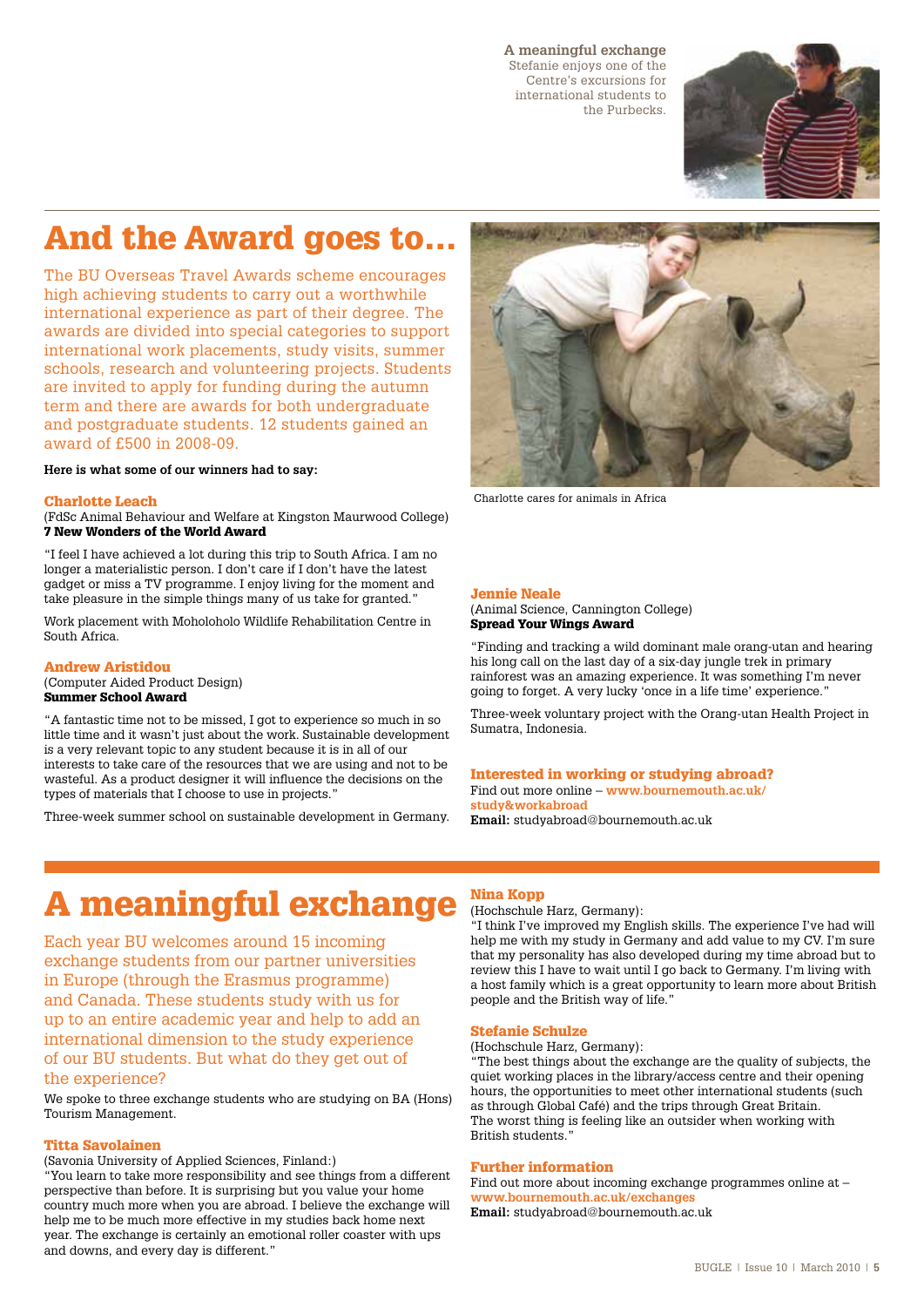

**UYDO Manyi, one of UYDO's young entrepreneurs waiting for funding**

# UYDO

### United Youth Development Organisation (UYDO) is a youth-led organisation focusing on empowering young people in the developing world to take themselves out of poverty and unemployment through entrepreneurship.



UYDO are reliant upon donations from people who live all around the world, just like any charity. But UYDO does not take this financial generosity for granted – they offer something in return. One of the major facets of UYDO's work is to provide a platform for young people in developed countries like the UK to engage in the issues of the developing world. This can be done by fundraising, by using the UYDO website and its resources to teach about and discuss development issues, and by creating links between universities and UYDO and to develop projects which fit into the curriculum of many different courses.

The first project in which UYDO was incorporated into a course's curriculum saw Public Relations students from BU brainstorm and pitch a PR campaign for UYDO. The students said that they were positively grateful for the opportunity to contribute their ideas, skills and talents towards a real-life organisation like UYDO.

BU PR graduate, and now UYDO volunteer, Rosie Warin commented that "during the process of researching and planning the campaign, we grew familiar with the situation in Africa, and consequently became increasingly attached to the cause. By the time we pitched,

form of volunteering in the future..."

Through UYDO, students can increase their motivation and achieve a higher standard of work and consequently obtain a better degree.

This unique approach to sustainable global development, and creating 'global citizens' along the way, is what makes UYDO beautiful. And you too can get involved now!

#### So, how can I get involved?

- As a student you can become a member of UYDO (free) and get actively involved.
- As a lecturer or course leader you can contact UYDO to discuss ideas for how you can develop a UYDO project within your course – email: espen.berg@uydo.org.

**Visit UYDO's new website – www.UYDO.org Find UYDO on Facebook – www.facebook.com/reqs.php#/pages/ UYDO/67421772862?ref=ts**

**Follow UYDO on Twitter – www.twitter.com/UYDO**

### From Human Trafficking to Health Care in Nepal – Global Learning Seminar Series 2009/2010

A series of Global Learning seminars ran during the autumn and spring terms of 2009-10. Organised by the Centre for Global Perspectives, the lectures gave students and staff the opportunity to learn and get actively involved with the global in the local.

Victoria Kuhr from STOP THE TRAFFIK was the first invited speaker and delivered a thought provoking talk on human trafficking and how this impacts on the local community. Victoria surprised participants with her assertion that: "apart from some family-run businesses, there is hardly an ethical curry in London." Masud, an undercover worker at STOP THE TRAFFIK (once a trafficking victim himself) has committed his time to exposing how many Indian restaurants exploit vulnerable young people and participate in human trafficking.

From the sex industry to seemingly innocent but organised child street begging, human trafficking is rife and children and young women are the most vulnerable members of society who get targeted. "It is an industry that makes £700 per second" said Victoria.

The second seminar "The Global Tobacco Epidemic" was delivered by Jean King, the Director of Tobacco Control and Deputy Director of Policy and Public Affairs with Cancer Research, UK. Jean revealed

that if the current smoking trend persists, by 2030, we will be faced with a total of 10 million tobacco related deaths, of which 70% will be in developing countries. Furthermore, a smoker not only puts other people's health at risk, he or she may indirectly contribute to the use of child labour in the tobacco industry.

Maxwell Madzikanga presented the third seminar in conjunction with World Aids Day. This focused on the work of the Red Cross in delivering safe sex messages through peer education in order to combat HIV. Maxwell presented global statistics showing that "there are currently 12 million young people in the world living with HIV."

The last seminar was delivered by BU's own Professor Edwin van Teijlingen from the School of Health and Social Care. Nepal has a large rural population, mostly consisting of Hindus, and culture and tradition play a crucial part behind the decision-making in the uptake of ante-natal care by pregnant women. These traditions can cause barriers which prevent mothers from attending antenatal care at the hospital and have meant that infant and maternal mortality rates are unnecessarily high. Edwin explained the work which has been carried out with local hospital staff to provide education about the importance of antenatal care in rural communities to help combat these problems.

Further Global Learning seminars will be scheduled in the future so please look out for announcements on the portal.

For more information, please visit **www.bournemouth.ac.uk/about/ the\_global\_dimension/centre\_for\_global\_perspectives/global\_ seminars**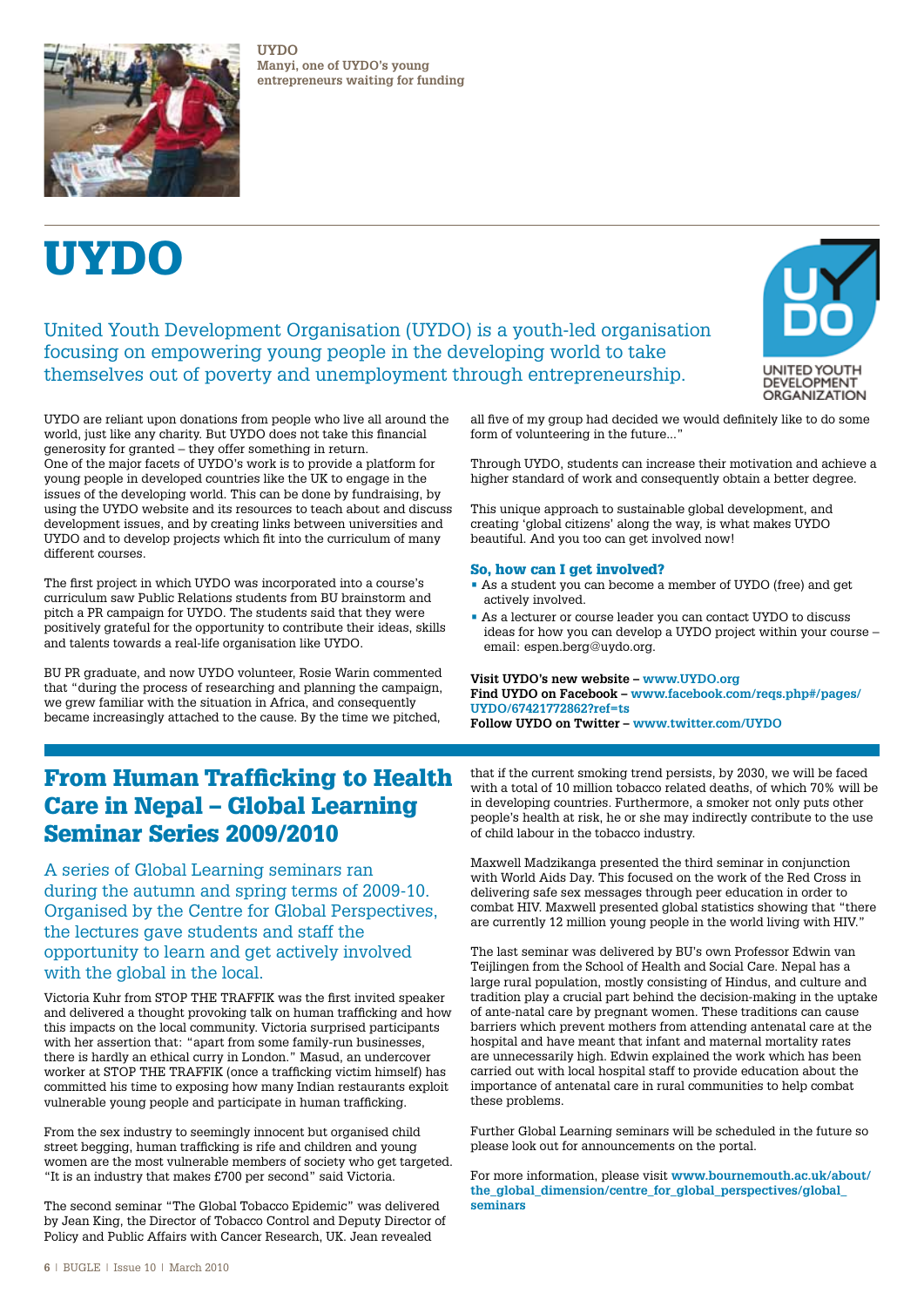"I did not get any education but I want my children to. Because of the Fairtrade price, I can send them to school." **Laljibhai Narranbhai, cotton farmer, India.**



Photograph © Simon Rawles for The Fairtrade Foundation

# Fairtrade doesn't have to be expensive

"Before you've finished your breakfast this morning, you'll have relied on half the world." **Martin Luther King**

When you are shopping for your everyday food items at the supermarket such as tea, coffee. bananas and chocolate, it is likely that a number of thought processes go through your mind. Is it expensive? Is it part of a special offer? Will it taste good? Can I afford it? Or, perhaps, what are the ethical implications involved?

A recent survey conducted amongst Bournemouth University students by the Centre for Global Perspectives reveals that most students are aware that by buying Fairtrade products, they can make a difference to the lives of others.

However, have you ever been about to buy Fairtrade products and then hesitated because they seem comparatively expensive and out of your budget? You'd really like to support farmers and growers in the developing countries but you simply have to buy a cheaper product?

This does not have to be the case: the examples below suggest why.

Sainsbury's is a good place to start if you want to make a difference. They stock approximately 50 different varieties of Fairtrade Coffee and Tea. If you buy an ordinary 100g jar of Nestlé's Nescafé coffee granules, you can pay as much as £2.29. Why not pay only £1.93 for the same amount of Sainsbury's Fairtrade Organic Instant Coffee? Not only is it cheaper, by buying this product, you are helping growers and producers in the developing world secure better deals.

The same goes for tea. There are simply so many varieties of Fairtrade tea to choose from



Fairtrade products available to consumers

and at very low and affordable prices there is no excuse for not buying Fairtrade. From Café Direct's Fairtrade tea selections to Clipper's Fairtrade Everyday Tea, the choices are endless. A box of Café Direct Fairtrade Everyday Teabags with 80 teabags costs £2.12; a box of Twinings Everyday Teabags with 80 teabags costs £2.24. The choice is yours.

Did you know that Sainsbury's only sell Fairtrade Bananas? At the price of £0.77/kg, which is the same price as Tesco is charging, wouldn't it make more sense to buy your Fairtrade Bananas from Sainsbury's rather than Tesco's ordinary bananas? Essentially you are paying the same price, but by choosing to

buy Fairtrade bananas, you are making a world of difference to the plantation workers.

More and more consumers are buying Fairtrade goods. The Fairtrade Foundation recorded sales of up to £712.6 million in 2008, and have now certified over 4,000 Fairtrade items for sale in the UK. So there is no shortage of Fairtrade items that you can get hold of. As Fairtrade products are now more easily available please make the switch. Your purchase will mean so much more to someone else.

#### **For more information on Fairtrade, please visit www.fairtrade.org.uk**

**No company has paid for inclusion in this feature. The prices of items are correct on the day of writing.**



Guarantees a better deal for Third World Producers